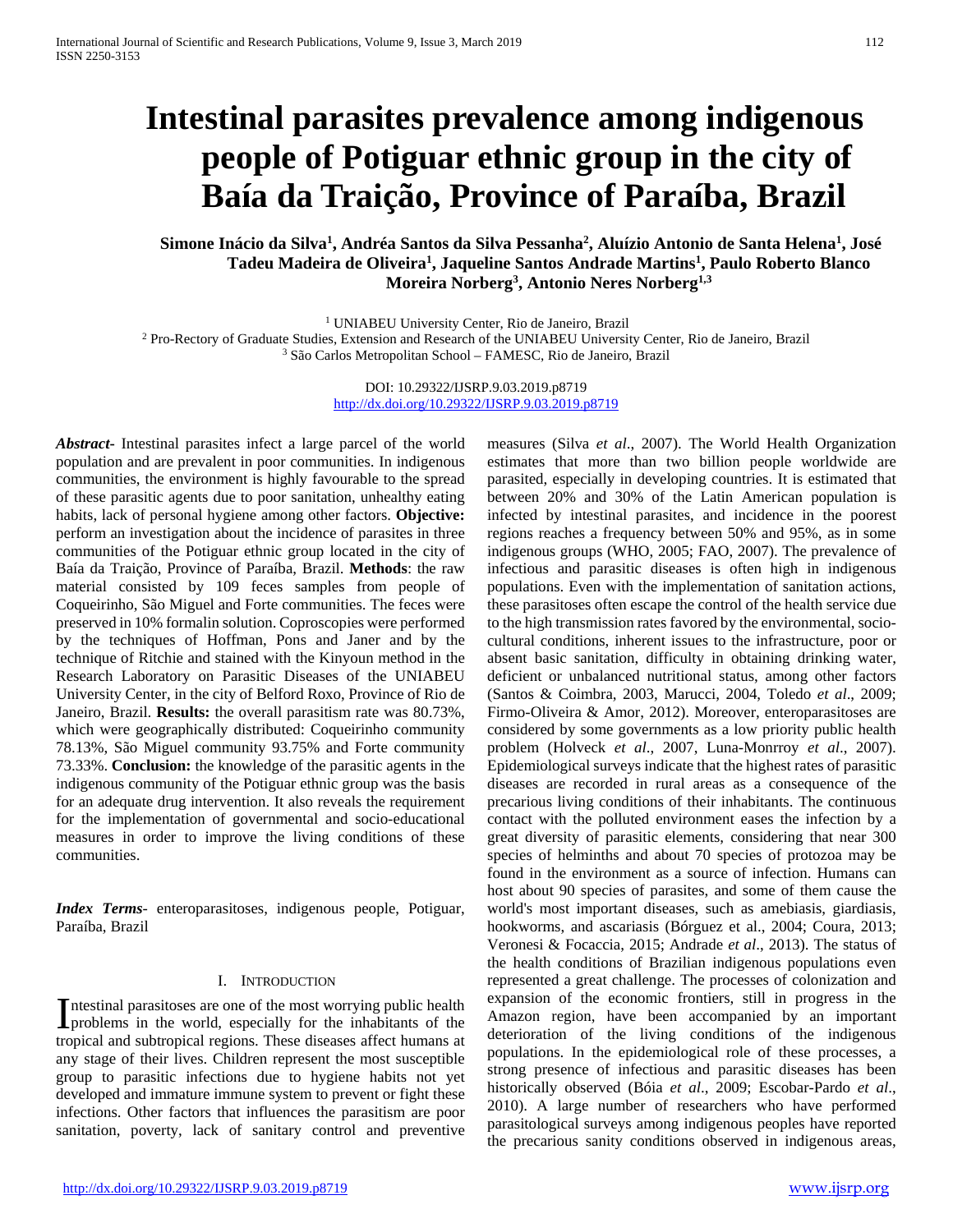associated with some degree of sedentarism associated with unsatisfactory cultural habits, food and hygiene for the maintenance of an adequate health. These factors are mainly responsible for the high prevalence of intestinal parasitoses in these communities (Andrade *et al*., 2013, Chacin-Bonilla & Sanchez-Chaves, 2000). After evaluating the risky conditions of the indigenous people of the Potiguar ethnic group established in the city of Baía da Traição, Province of Paraíba, Brazil, and the frequent reports of gastroenteritis in children, this research had as objective to study the diversity and prevalence of intestinal parasitoses in that population in order to treat and design preventive measures against these diseases.

#### II. MATERIAL AND METHODS

### *A. Studied population*

The Potiguar ethnic group is the only indigenous population remaining in the Province of Paraíba. According to Palitot (2005), it was composed in 2005 by 13790 individuals, which 11,729 were residents in rural villages of the cities of of Baia da Traição, Marcação and Rio Tinto. Historical references shows that this ethnic group was known by the Portuguese colonizers since 1501. A 1601 document estimates a total of 14,000 Potiguar population under the custody of catholic Franciscan missionaries (Moonen and Maia, 2008). According to Oliveira *et al*. (2012), the contact with Portuguese and French exploring the region from the earliest days of colonization promoted relevant changes in their epidemiological, demographic, cultural profile, miscegenation, changing the environment and their way of life. The production system is currently based on agriculture, fishing and handicrafts (Oliveira *et al*., 2012). According to Silva and Leite (2018), the progressive occupation of ancestral lands by colonizers was a recurrent problem since the first contacts with non-indigenous society and persists until nowadays. Most of the traditional land are occupied by non-indigenous farms producing sugar cane where indigenous Potiguar work.

## *B. Design and field of study*

.

The research is a prevalence survey, with descriptive and observational design, supported by laboratory tests. Through random and suspicious clinical manifestations of enteroparasitoses, after the expressed informed consent of the people or their parents, in case of children, indigenous people of both genders with ages ranging from 1 to 72 years participated as volunteers in this research. The research was guided by all ethical procedures, cultural respect, preservation of health and patient integrity, as well as the maintenance of anonymity, based on the precepts of the Helsinki Declaration, the XVIII World Medical Assembly, Convention 169 of the of the International Labor Organization (ILO) about Indigenous and Tribal Peoples, and all applicable norms adopted by the Brazilian Ministry of Health. The procedures, objectives and results of the research were informed to the community leader and to all the individual participants, who voluntarily consented to the research.

## *C. Sample, instruments and laboratorial procedures*

The research used a convenience sampling, compound by 109 sample units. The collection of each faecal aliquot was guided regarding the procedure and preservation, donated voluntarily by the adults and with the authorization of the parents for children. The samples were preserved in 10% formalin solution and sent to the Laboratory of Parasitology of the UNIABEU University Center, in the city of Belford Roxo, Province of Rio de Janeiro, where the coproscopies were processed by Hoffman, Pons & Janer technique (1934), and Ritchie technique (Neves *et al*., 2016). With the sediment of each sample, two slides were covered with coverslips and observed in a light microscope with a magnification of 100X and 400X for the identification of eggs and larvae of helminths and protozoa cysts. With the sediment obtained by the technique of Ritchie, two slips were prepared and stained by the staining method of Kinyoun and observed in light microscopy with magnification of 1000X for the research of oocysts of protozoa.

## III. RESULTS

Among the 32 examined samples from the community Coqueirinho, 16 (50.0%) were positive for infections by parasitic agents, which eight (25%) presented more than one parasite. In the village São Miguel Village, of 31 individuals examined, 21 (67.74%) were infected, being 10 (31.25%) with more than one parasite. In the village Forte, 24 (55.33%) of the 45 individuals examined were infected, and seven (15.55%) had more than one parasite. Considering the total of 109 people examined from the three villages, 62 (56.88%) were infected, 25 (22.94%) with more than one parasite.

**Table 1 -** Distribution of the examined population of the indigenous people of the Potiguar ethnic group distributed by age classes and gender in the Coqueirinho village.

| Age class | Coqueirinho village |               |    |               |
|-----------|---------------------|---------------|----|---------------|
|           |                     | Male          |    | <b>Female</b> |
|           | N                   | $\frac{6}{9}$ | N  | $\frac{6}{9}$ |
| 0 a 10    | 03                  | 9,4           | 03 | 9,4           |
| 11 a 20   | 03                  | 9,4           | 01 | 3,1           |
| 21 a 30   | 03                  | 9,4           | 01 | 3,1           |
| 31 a 40   | 01                  | 3,12          | 01 | 3,1           |
| 41 a 50   | 02                  | 6,2           | 02 | 6,2           |
| 51 a 60   | 03                  | 9,4           | 02 | 6,2           |
| 61 a 70   | 03                  | 9,4           | 03 | 9,4           |
| 71 a 72   | 01                  | 3,12          | 00 | 00            |
| Total     | 19                  | 59,44         | 13 | 40,56         |
|           | 32/100,0%           |               |    |               |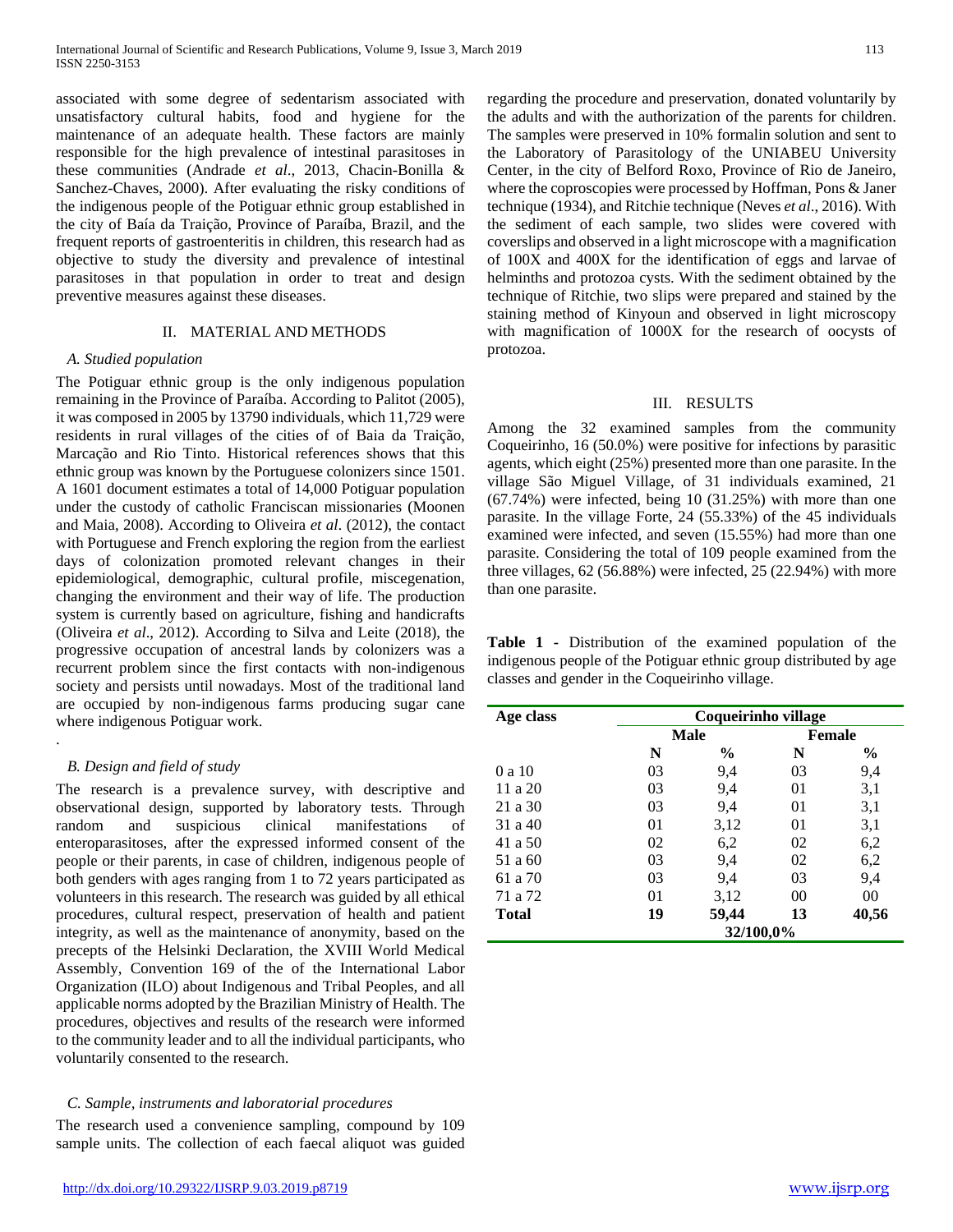**Table 2 -** Distribution of the examined population of the indigenous people of the Potiguar ethnic group distributed by age classes and gender in the São Miguel village.

| Age class    | São Miguel village |                |               |               |
|--------------|--------------------|----------------|---------------|---------------|
|              | Male               |                | <b>Female</b> |               |
|              | N                  | $\frac{0}{0}$  | N             | $\frac{6}{9}$ |
| 0 a 10       | 06                 | 19,32          | 05            | 16,1          |
| 11 a 20      | 05                 | 16,1           | 02            | 6,51          |
| 21 a 30      | 04                 | 12,88          | 01            | 3,22          |
| 31 a 40      | 00                 | 0 <sup>0</sup> | 01            | 3,22          |
| 41 a 50      | 00                 | 00             | 02            | 6,51          |
| 51 a 60      | 01                 | 3,22           | 03            | 9.7           |
| 61 a 70      | 00                 | 0 <sup>0</sup> | 01            | 3,22          |
| 71 a 72      | 00                 | 00             | 00            | 00            |
| <b>Total</b> | 16                 | 51,52          | 15            | 48,48         |
|              | 31/100,0%          |                |               |               |

**Table 3 -** Distribution of the examined population of the indigenous people of the Potiguar ethnic group distributed by age classes and gender in the Forte village.

| Age class    | <b>Forte village</b> |               |    |               |
|--------------|----------------------|---------------|----|---------------|
|              |                      | Male          |    | <b>Female</b> |
|              | N                    | $\frac{0}{0}$ | N  | $\frac{0}{0}$ |
| 0 a 10       | 09                   | 20,0          | 05 | 11,1          |
| 11a20        | 03                   | 6,66          | 01 | 2,22          |
| 21 a 30      | 02                   | 4,44          | 03 | 6,7           |
| 31 a 40      | 03                   | 6,66          | 04 | 8,88          |
| 41 a 50      | 02                   | 4,44          | 04 | 8,88          |
| 51 a 60      | 02                   | 4,44          | 01 | 2,22          |
| 61 a 70      | 02                   | 4,44          | 03 | 6,7           |
| 71 a 72      | 00                   | 00            | 01 | 2,22          |
| <b>Total</b> | 23                   | 51,08         | 22 | 48,92         |
|              | 45/100,0%            |               |    |               |

**Table 04**. Total numbers and percentual of the total of parasites found among indigenous people of the Potiguar ethnic group

| <b>Parasites species</b>    | Coqueirinho<br>village |               | São Miguel<br>village |               | Forte<br>village |               |
|-----------------------------|------------------------|---------------|-----------------------|---------------|------------------|---------------|
|                             | N                      | $\frac{0}{0}$ | N                     | $\frac{0}{0}$ | N                | $\frac{0}{0}$ |
| Ancylostomatidae            | 02                     | 8,0           | 03                    | <b>10,0</b>   | 01               | 3,3           |
| Strongyloides stercoralis   | 01                     | 4,0           | 01                    | 3,34          | $\bf{00}$        | 00            |
| Trichuris trichiura         | 02                     | 8,0           | 04                    | 13,34         | 05               | 15,0          |
| Ascaris lumbricoides        | 01                     | 4,0           | 03                    | 10,0          | 00               | 00            |
| Hymenolepis nana            | 02                     | 8.0           | 02                    | 6.66          | 04               | 12,0          |
| <b>Blastocystis</b> hominis | 01                     | 4.0           | 03                    | 10,0          | 04               | 12,0          |
| Cryptosporidium spp         | 03                     | 12,0          | 02                    | 6,66          | 05               | 15,0          |
| Cyclospora cayetanensis     | 00                     | 00            | 01                    | 3,34          | 00               | 00            |
| Giardia lamblia             | 04                     | 16,0          | 01                    | 3,34          | 02               | 6,1           |
| Endolimax nana              | 02                     | 8,0           | 02                    | 6.66          | 01               | 3,3           |
| Entamoeba coli              | 03                     | 12,0          | 05                    | 16,66         | 08               | 24,0          |
| E. histolytica/dispar       | 01                     | 4.0           | 03                    | 10.0          | 03               | 9,3           |
| Iodamoeba butschilii        | 03                     | 12,0          | 00                    | 00            | 00               | 00            |
| Total                       | 25                     | 100           | 30                    | 100           | 33               | 100           |

# IV. DISCUSSION

Natasi-Miranda *et al*. (2017) investigated *Ascaris lumbricoides* and other enteroparasites in children from a community in Venezuela. The study area is located in the Pemón indigenous area of the Canaima National Park, in the city of Gran Sabaná, Province of Bolivar. The sample consisted of 127 children of both genders. The authors found a general prevalence of intestinal parasitoses of 85%, being *Ascaris lumbricoides* the most incident helminth with 60.2% of positivity. The Chromista *Blastocystis* spp. was found in 46.2%, and *Entamoeba coli* in 35.4% among the examined samples. The highest incidence of *Entamoeba coli* was also observed in our research, with 24.0% of positivity in the three Villages of the Potiguar ethnic group.

Borges *et al*. (2009) investigated the occurrence of intestinal parasitoses among Oriximiná ethnic people in the Province of Pará, Brazil. Coproscopies of 86 people were examined through four methods and the authors considered that the techniques had reasonable amplitude to establish diagnoses. They found Chromista *Blastocystis* spp. in 48 (57.8%) of the samples. The found species of protozoa were: *Entamoeba coli* 49 (59.0%), *Endolimax nana* 40 (38.2%), *Entamoeba histolytica / dispar* 36 (43.4%), *Iodamoeba butschlii* 27 (32.5%), *Chilomastix mesneli* 22 (26.5%), *Giardia lamblia* 10 (12.0%), *Cyclospora cayetanensis* 9 (10.8%) and *Cryptosporidium* spp 3 (3.6%). The identified species of helminths were: *Hymenolepis nana* 17 (20.5%), *Ascaris lumbricoides* 6 (7.2%) and *Enterobius vermicularis* 1 (1.2%). Among the pathogenic protozoa diagnosed by the researchers, they highlight the cysts of *Entamoeba histolytica/dispar* and among the helminths the cestoda *Hymenolepis nana*. The authors affirm that the high frequency of *Hymenolepis nana* and cysts of protozoa indicates an insufficient sanitary situation, with faecal material as an environmental pollutant. We corroborate with the assertion of these authors when we found similar situations in the Potiguar community. We emphasize that 8,0% of the people of Coqueirinho village, 6,66% of São Miguel village and 6.66 of the Forte village (12.0%) were parasited with *Hymenolepis nana*.

Confalonieri *et al.* (1989) studied the diversity of enteroparasites that affected the Yanomami indigenous community in the Province of Roraima, Brazil. The researchers recognized that this population group have continuous contact with non-indigenous populations, a fact that influenced the prevalence and calculation coefficient in 67% with diversity of species and varied prevalence. Among the identified parasites were *Trichuris trichiura* (CP=43,3), *Entamoeba histolytica/dispar* (CP=40,0), Ancylostomatidae (CP=30,0), *Enterobius vermicularis* (CP=13,3), two infection cases of *Ascaris lumbricoides*, two of *Capillaria* spp., one of *Strongyloides stercoralis* and one of *Giardia lamblia*. Different results were found by Andrade *et al.* (2013) among Kayapós indigenous people of the Province of Pará, where these researchers recorded rates of 85,6% of parasitismo by helminths and nematodes of the species: *Ascaris lumbricoides*, *Trichuris trichiura*, Ancylostomatidae, *Enterobius vermicularis*, Cestodes of the species *Hymenolepis nana,* and Protozoa of the species *Entamoeba coli*, *Entamoeba histolytica/dispar*, *Endolimax nana*, *Giardia lamblia* and *Cryptosporidium* spp. The authors commented that the Kayapós ethnic group were contacted by the non-indigenous Society in the 60's of the XX century and live in precaroius conditions of hygiene and health, and concluded that there is and urgency in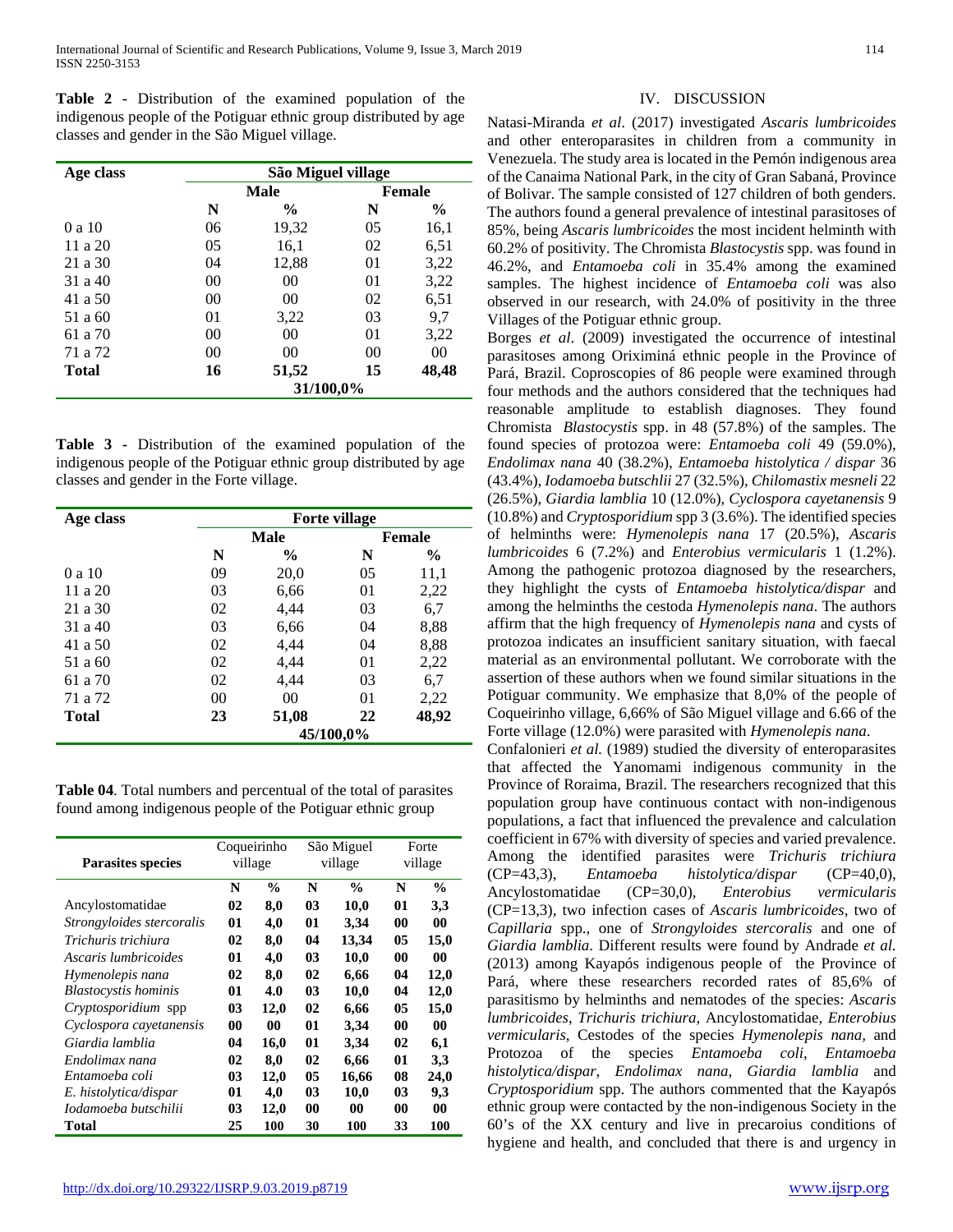taking governmental and sociocultural measures to improve the quality of live of this ethnic group. Among the indigenous people of Potiguar Ethnic, we observed a larger parasitic variety of species than that found among Yanomami and Kayapós populations, as *A. lumbricoides, B. hominis, C. cayetanensis, I. butschillii* and *S. stercoralis* species were not found by Confalonieri *et al*., (1989) and Andrade *et al*., (2013). We reinforce the recommendations of these authors about preventive measures as the most probable is that precarious sanity conditions potentiates a greater diversity of parasites.

Epidemiological aspects of intestinal parasitism in the Parakanã ethnic group in southeastern of the Province of Pará, Brazil, were studied by Miranda *et al*. (1998). These authors recorded coefficient of prevalence of 82.2% to parasitism among 126 samples with at least one parasite species and the prevalence coefficients for helminths in the studied community were: Ancylostomatidae (CP=33.3), *Ascaris lumbricoides* (CP=42,8), *Trichuris trichiura* (CP=0,8) and *Strongyloides stercoralis* (CP=5,6). The protozoa species found were: *Entamoeba histolytica/dispar* (CP=65), *Giardia lamblia* (CP=46.8). Similar results were found among the Kayapós in the city of Ourilândia do Norte, in the Province of Pará, Brazil, by *Andrade et al*. (2013), but with a predominance of *Trichuris trichiura*. This protozoan, however, was not found among the Pankarare ethnic group, in the city of Glória, Province of Bahia (Oliveira *et al.*, 2013), revealing how the parasite diversity is different from each indigenous studied community. In our research, *T. trichiura* was frequent in the three villages: Coquerinho with two cases (8.0%), São Miguel, four (13.34%) and Forte, five (15.0%).

The researcher Garda, cited by Giglio *et al*. (2006) reported that in 2001, 88,000 cases of intestinal infections and 87,000 cases of parasitic infections were registered among 374,000 Brazilian indigenous people, with a child mortality rate in 3,000 indigenous villages in Brazil of 56 deaths for each thousand births, higher than the Brazilian average, which is 29 per thousand. These data could not be verified for the Potiguar indigenous people specifically, but according to Potiguar people the infant mortality rate is not high in this group. The low infant mortality rate reported for this group can be inferred to the better living conditions and the health care in that community.

The enteroparasitoses affecting of the Xavante ethnic group, in a population established in the city of Pimentel Barbosa, Province of Mato Grosso, Brazil, were studied by Vieira-Silva (2010). This author examined 196 fecal samples and found parasitism by *Ascaris lumbricoides* (CP=23,5), *Hymenolepis nana* (CP=20,4), *Entamoeba coli* (CP=31,6) and *Entamoeba histolytica/dispar*  (CP=7,7). The author characterized the parasitic status as endemism. In the same way, it may be admitted to the Potiguar community, even with continuous health assistance, intestinal parasitism by helminths and protozoa can also be considered endemic.

A research performed by Ribeiro (2010) about the social-historical characteristics of the Jaraguá-Ytu village in the Province of São Paulo, associated aspects as traditions, customs, hygiene habits and the absence of continued sanitary education. This researcher reported that this indigenous population lived in poor housing and hygiene conditions, factors that are associated with the transmission of parasitic agents. In coproscopies of 55 natives, 41.8% were positive for one or more parasites, being *Giardia*  *lamblia* the most frequent (CP=56.5), followed by *Entamoeba coli* (CP=52.1), *Hymenolepis nana* CP=39.1), *Endolimax nana* (CP=34.7) and *Ascaris lumbricoides* (CP=4.3). The author considered that the high incidence of parasitism by *G. lamblia* is consequence of the drinking of contamined water. The inverse relationship can be verified among the Potiguar Indians, since the water used comes from uncontaminated sources, which explains the lower rate of *G. lamblia*, as well as other parasitic elements.

Siqueira *et al*. (2017) investigated the prevalence of parasitoses among children of the Xakriabá ethnic group. Fecal samples were collected from 2973 children up to 13 years and the results demonstrated a high prevalence of protozoa in contrast to a low prevalence of helminths. The coefficients of prevalence to each parasite were: *Entamoeba histolytica/dispar* 16.9% and *Giardia duodenalis* 18.4%. As for helminths, the species found were: *Schistosoma mansoni* 1,2%, *Hymenolepis nana* 2,2%, Ancylostomatidae 3,7%, *Strongyloides stercoralis* 1,4%, *Ascaris lumbricoides* 0,4%, *Enterobius vermicularis* 1%. The authors attributed the high prevalence of protozoa to a poor sanitary infrastructure, and suggests that water sources are contaminated with fecal matter.

## V. CONCLUSION

It can be concluded that there is a high incidence of intestinal parasitoses in the studied group. The knowledge of the parasitic agents which affects the indigenous community of the Potiguar ethnic group was the basis for orientation and adequate drug intervention. It also reveals the need for the implementation of governmental and socio-educational measures in order to improve the living conditions of that community.

#### **REFERENCES**

- [1] Pérez J, Suárez M, Torres C, Vásquez M, Vielma Y, Vogel M *et al.* Parasitosis intestinales y características epidemiológicas en niños de un a dos años de edad. Ambulatorio Urbano II "Laura Babellarte", Barquisimeto, Venezuela. Arch Venez Pueric Pediat 2011; 74(1): 16- 22.
- [2] Devera RA, Blanco YY, Rivas NVV, Rodríguez IDA, Certad ICR, Natasi-Miranda J *et al.* Infección por *Hymenolepis nana* en una comunidad indígena del estado Bolívar, Venezuela. Rev Cubana Medicina Tropical 2016; 68(1): 70-81.
- [3] Natasi-Miranda J, Blanco Y, Aray R, Rumbos E, Vidal-Pino M, Volcán I. *Ascaris lumbricoides* y otros enteroparásitos en niños de una comunidad indígena del estado Bolívar, Venezuela. Rev CIMEL 2017; 22(1): 40-45.
- [4] WHO. Report of the third global meeting of the partners for parasite control. Geneva: Strategy development and monitoring for parasitic diseases and vector control. Communicable Diseases Control. Prevention and Erradication. Communicable diseases, 2005.
- [5] PAHO. First section of the committee on program budget and administration of the executive committee. Washington: Panamerican Health Organization. World Health Organization, 2007.
- [6] Santos RV, Coimbra-Jr CEA. Cenários e tendências da saúde e da epidemiologia dos povos indígenas no Brasil. In: Coimbra-Jr CEA, Santos RV, Escobar AL (Orgs). Epidemiologia e Saúde dos Povos Indígenas do Brasil. Rio de Janeiro. Fiocruz, ABRASCO, 2003.
- [7] Marucci MFN. Os povos indígenas e a construção das políticas de saúde no Brasil. Cad Saúde Pública 2004; 20(3): 871-872.
- [8] Toledo MJO, Palludetto AW, Moura FT, Nascimento ES, Chaves M, Araújo SM *et al.* Avaliação da atividade de controle para enteroparasitos em uma aldeia Kaingáng do Paraná, Rev Saúde Pública 2009; 43(6): 981-990.
- [9] Firmo-Oliveira V, Amor ALM. Associação entre ocorrência de parasitas intestinais e diferentes variáveis clínicas e epidemiológicas em